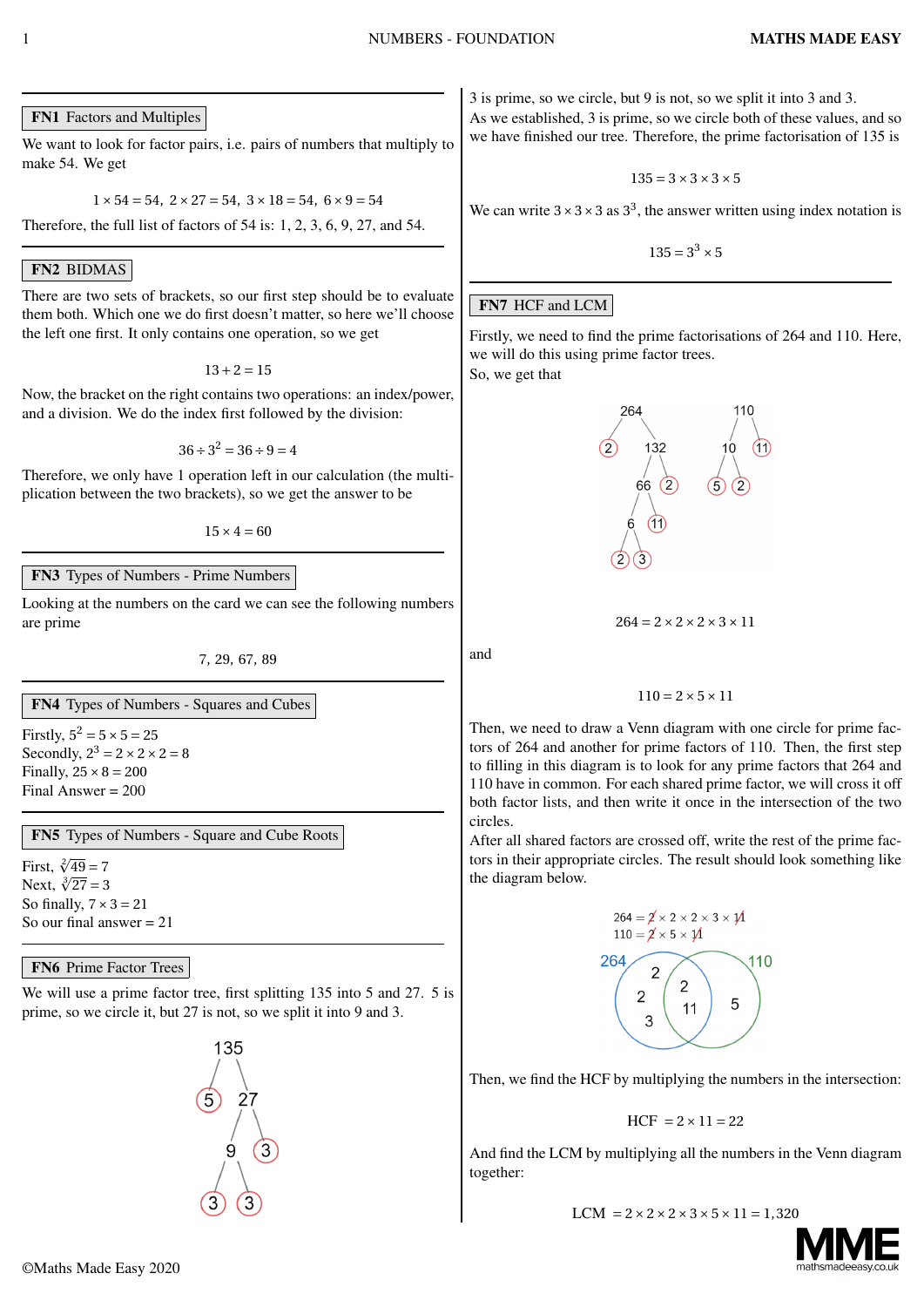#### FN8 Fractions 1: Adding & Subtracting Fractions

To find a common denominator, multiply the denominators:  $7 \times 5 = 35$ . To make the denominator of the first fraction 35, we need to multiply its top and bottom by 5:

$$
\frac{3}{7} = \frac{3 \times 5}{7 \times 5} = \frac{15}{35}
$$

To make the denominator of the second fraction 35, we need to multiply its top and bottom by 7:

$$
\frac{6}{5} = \frac{6 \times 7}{5 \times 7} = \frac{42}{35}
$$

Now we can do the subtraction. We get:

$$
\frac{15}{35} - \frac{42}{35} = -\frac{27}{35}
$$

#### FN9 Fractions 2: Multiplying & Dividing Fractions

To divide these fractions, we need to keep the first fraction the same, change the *÷* to a *×*, and flip the second fraction upside down. Doing so, we get

$$
\frac{12}{7} \div \frac{9}{20} = \frac{12}{7} \times \frac{20}{9}
$$

Then, we do the multiplication:

$$
\frac{12}{7} \times \frac{20}{9} = \frac{12 \times 20}{7 \times 9} = \frac{240}{63}
$$

240 and 63 both have 3 as a factor, so we can simplify our fraction to get

$$
\frac{240}{63} = \frac{80}{21}
$$

80 and 21 have no common factors, so we are done.

#### FN10 Fractions 3: Mixed Numbers and Fractions of Amounts

To find a fraction of an amount, first we need to divide by the denominator and then multiply by the numerator. First we divide by 6

 $96 \div 6 = 16$ 

Next we multiply by 5

 $16 \times 5 = 80$ 

This gives our final answer as 80.

FN11 Fractions, Decimals, and Percentages

Firstly, we we know that  $\frac{1}{4} = 25\%$ , so  $\frac{1}{8}$  $\frac{2}{8}$  = 12.5%

Now,  $\frac{5}{9}$  $\frac{1}{8}$  = 12.5% × 5 = 62.5% Last we need to convert 62.5% into a decimal. We do this by dividing by 100.

 $62.5 \div 100 = 0.625$ 

Final answer

5  $\frac{2}{8}$  = 62.5% = 0.625 FN12 Rounding: Significant Figures & Decimal Places

i) In 7.789, the cut-off digit (the 1st decimal place) is the second 7. The digit after this is an 8, meaning we round the 7, and get the answer: 7.8

ii) In 0.0595, the cut-off digit (the 2nd significant figure) is the 9. The digit after this is a 5, meaning that we round the 9 up to 0, and add an extra 1 to the digit before the 9. Doing so, we get the answer: 0.060. (If you just got 0.06, this is correct)

### **FN13** Estimations

Firstly, recall that "distance = speed *×* time". Therefore, rounding both values to 1 significant figure, we get the estimated distance covered to be

$$
50 \times 3 = 150 \text{ miles}
$$

In this case, both the estimated values are bigger than the actual values. So, since we are multiplying together two bigger values, our result will be bigger. Therefore, this is an overestimate of the distance covered by Mateo during this journey.

### **FN14 Error Bounds**

The smallest value that, when rounded to 3sf, rounds up to 6.74 would be 6.735. The biggest value that, when rounded to 3sf, rounds down to 6.74 would be 6.745. Therefore, we get the error bound for *m* to be

$$
6.735\leq m<6.745
$$

### FN15 Standard Form

i) We need to see how many times we must move the decimal point to make the number fall between 1 and 10. If we move it 8 times,



then it becomes 3.0095, which falls between 1 and 10. We are moving the decimal point 8 places to the left, so the power will be positive. (If we move to the right the power is negative)

 $300, 950, 000 = 3.0095 \times 10^8$ 

ii) This is a negative power so want to end up with a small number we must divide by 10 seven times. So, moving the decimal place 7 spaces to the left, we get

$$
1.997 \times 10^{-7} = 0.0000001997
$$

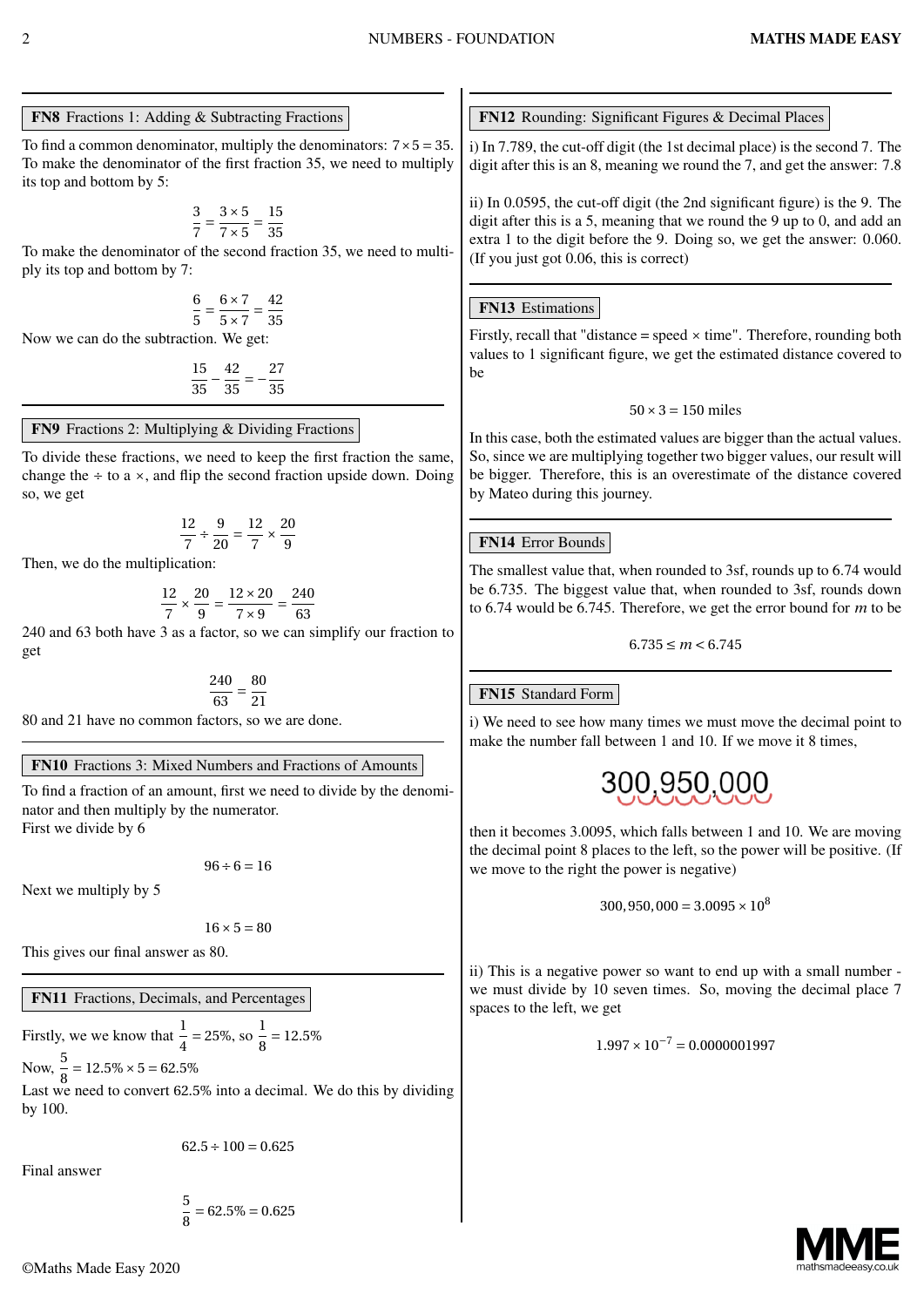FA1 Algebra Basics & Collecting Like Terms

Firstly, collect the three like terms 3*p*, 3*p*, and 7*p* to get

$$
3p+3p+7p=13p \\
$$

Then, collect the like terms 3*p t* and *−*6*p t* to get

$$
3pt-6pt=-3pt
$$

Therefore, the fully simplified expression is

13*p −*3*p t*

#### FA2 Simplifying & Solving Equations

We want the *x* terms on one side. So, adding 3*x* to both sides, we get

 $8x + 18 = 2$ 

Then, subtracting 18 from both sides, we get

 $8x = -16$ 

Finally, dividing both sides by 8, we get

$$
x = \frac{-16}{8} = -2
$$

NOTE: it's possible to take a different route but get to the same answer. As long as your steps are mathematically correct, and your answer is -2, then you get full marks.

#### FA3 Forming & Solving Equations

a) Laline bought two tickets, so that's two lots of £*x*, and one large drink, which is one lot of £4. Adding these together, we get the expression

 $2x + 4$ 

b) The total cost of her trip was £26, and we know the expression above also represents the total cost of her trip, so we can set them equal to each other. Doing so, we get

 $2x + 4 = 26$ 

We can now solve this equation. Subtracting 4 from both sides, we get

$$
2x = 26 - 4 = 22
$$

Then, dividing both sides by 2 gives us the answer

 $x = 22 \div 2 = 11$ 

FA4 Rules of Indices

First up, the numerator. The term has a power on top of another power, so they should be multiplied to get

$$
(5^4)^4 = 5^{4 \times 4} = 5^{16}
$$

Then, the denominator. The terms are being multiplied, so we add the powers. Note: we are going to add a positive number to a negative number in exactly the same we always add a positive number to a negative number. Doing so, we get

$$
5^{24} \times 5^{-6} = 5^{24 + (-6)} = 5^{18}
$$

Next, we can treat the whole fraction as a division (meaning we will subtract the powers). So, after having simplified the top and bottom we get

$$
\frac{5^{16}}{5^{18}} = 5^{16-18} = 5^{-2}
$$

This is a negative power, so it becomes

$$
5^{-2}=\frac{1}{5^2}=\frac{1}{25}
$$

Thus, we have evaluated the expression to be  $\frac{1}{25}$ .

FA5 Rearranging Formulae

Firstly, we will multiply both sides by 2 to get

$$
2v = at^2
$$

Then, dividing both sides by *a* gives us

$$
\frac{2v}{a} = t^2
$$

We are almost there but not quite - we need to get rid of the power of 2. To do that, we must square root both sides to get

$$
\sqrt{\frac{2v}{a}} = t
$$

Flipped around (this step is not necessary, but is good practice), this looks like

$$
t = \sqrt{\frac{2v}{a}}
$$

#### FA6 Expanding Single Brackets

We must multiply the term on the outside, *pqr*, by all the terms on the inside. To do this, we must use the law of indices that says: when you multiply terms, their powers are added. So, multiplying the terms out, we get

$$
= (pqr \times 5pr) + (pqr \times 5r^5) + (pqr \times (-25pqr))
$$
  
= 5p<sup>2</sup>qr<sup>2</sup> + 5pqr<sup>6</sup> - 25p<sup>2</sup>q<sup>2</sup>r<sup>2</sup>

#### FA7 Factorising Single Brackets

We are looking for factors shared by all 3 terms. In this case, there is no number they are all divisible by, but they do share factors of *f* and *g* . So, taking these factors out in turn, we get

$$
8fg + fgh - 4f3gh = f(8g + gh - 4f2gh)= fg(8 + h - 4f2h)
$$

The terms in the bracket have no common factors, so we are done.

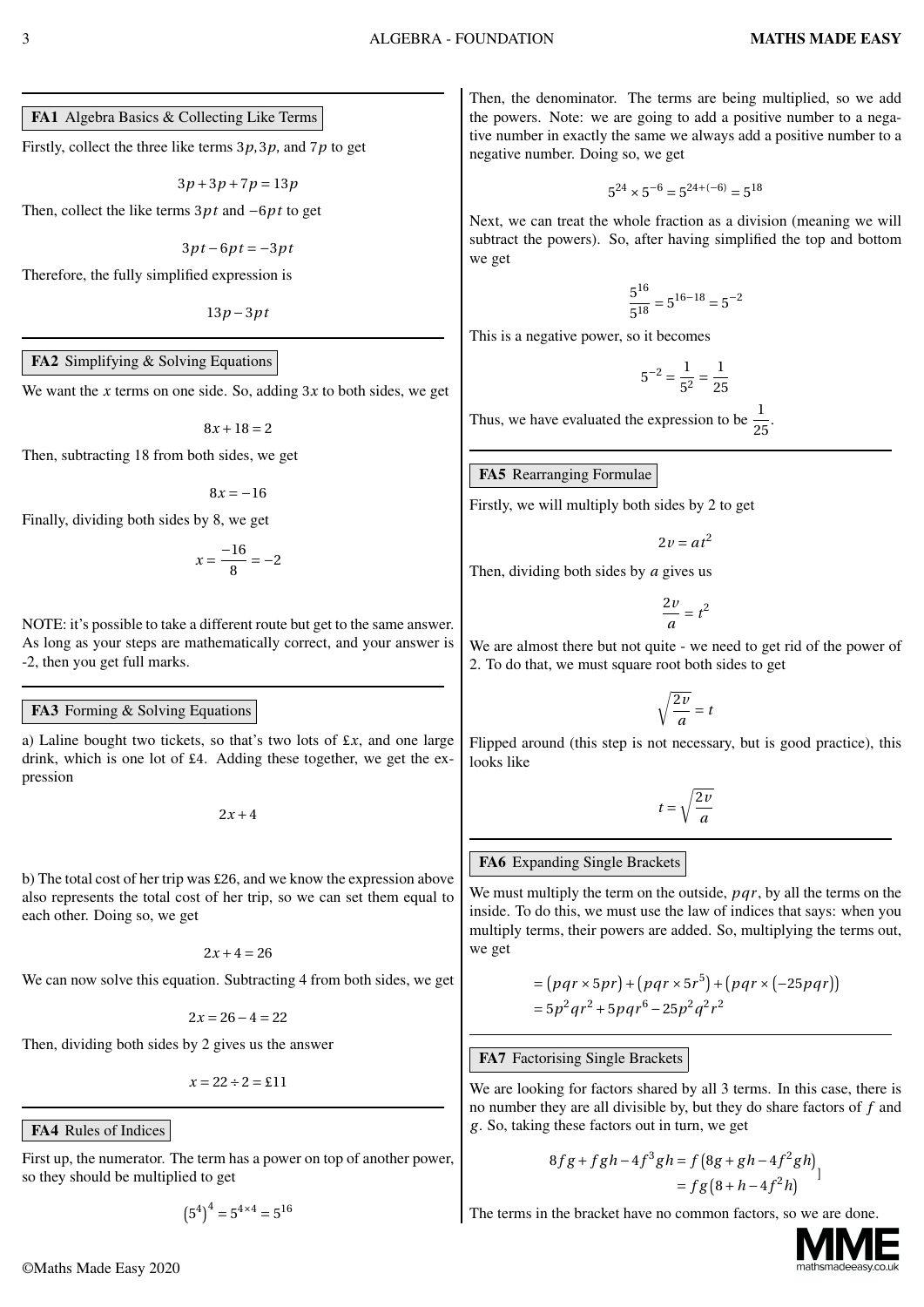# FA8 Expanding Double Brackets

We will apply FOIL, drawing red lines as we go, and then collect like terms once the expansion is done. So, we get

$$
(y-2)(y-6) = (y \times y) + (y \times (-6)) + ((-2) \times y) + ((-2) \times (-6))
$$
  
= y<sup>2</sup> - 6y - 2y + 12  
= y<sup>2</sup> - 8y + 12

### FA9 Factorising Quadratics

We want two numbers which multiply to make 10 and add to make -7. In order for them to multiply to make a positive number but add to make a negative one, we need them to both be negative. So, considering factors of 10,

$$
10 = (-1) \times (-10) = (-2) \times (-5)
$$

We see that  $(-2) \times (-5) = 10$  and  $-2 + (-5) = -7$ , so the two numbers we want are -2 and -5. Therefore, the quadratic factorises to

$$
k^2 - 7k + 10 = (k - 2)(k - 5)
$$

### FA10 Solving Quadratics by Factorisation

We want two numbers which multiply to make -24 and add to make -2. So, considering factors of -24,

$$
-24 = 1 \times (-24) = 2 \times (-12) = 3 \times (-8) = 4 \times (-6)
$$

We see that  $4 \times (-6) = -24$  and  $4 + (-6) = -2$ , so the two numbers we want are 4 and -6. Therefore, the equation becomes

$$
(z-6)(z+4)=0\\
$$

Therefore, the two solutions are

$$
z = 6 \text{ and } z = -4
$$

# FA11 Linear Sequences & the nth Term

The formula must take the form  $an + b$ . To find *a*, find the common difference between the terms and confirm that they are the same.

$$
1, \underbrace{5,}_{+4}, \underbrace{9,}_{+4}, \underbrace{13,}_{+4}, \underbrace{17,}_{+4}
$$

So, the formula must be  $4n + b$ . So, we now write out the sequence given by 4*n* (i.e., the 4 times table):

4, 8, 12, 16, 20

Each of these terms is 3 bigger than their respective terms in the original sequence, so we must subtract 3 from them all. Therefore, the nth term is

4*n −*3

# FA12 Inequalities on a Number Line

There are boundaries at 1 and 8, so we will draw two circles there on the number. They are both inclusive inequalities, so we will draw closed (filled-in) circles. Then, since the only numbers included in the inequality are those in between the two boundaries, we connect the two circles with a line. This looks like



# FA13 Solving Inequalities

We will rearrange to make *z* the subject. So, adding 4*z* to both sides, we get

$$
2\leq 5z-18
$$

Then, adding 18 to both sides, we get

20 *≤* 5*z*

Finally, dividing both sides by 5 gives us the solution

 $4 \leq z$ 

So now we need to draw a closed circle at 4 on the number line (the inequality is inclusive), and draw an arrow going to the right, away from the circle. This looks like



# FA14 Simultaneous Equations

To make the coefficients of *a* the same, we will multiply the first equation by 2. Doing so, we get

$$
4a-8b=-2
$$

Then, we will subtract the second equation from this new equation we just obtained. This looks like

$$
4a - 8b = -2
$$
  

$$
4a + 6b = 12
$$
  

$$
-14b = -14
$$

Thus, we get the equation *−*14*b = −*14. If we divide both sides by *−*14, we get

$$
b = \frac{-14}{-14} = 1
$$

Then, substituting  $b = 1$  into our very first equation, we get

$$
2a-4=-1
$$

Add 4 to both sides:

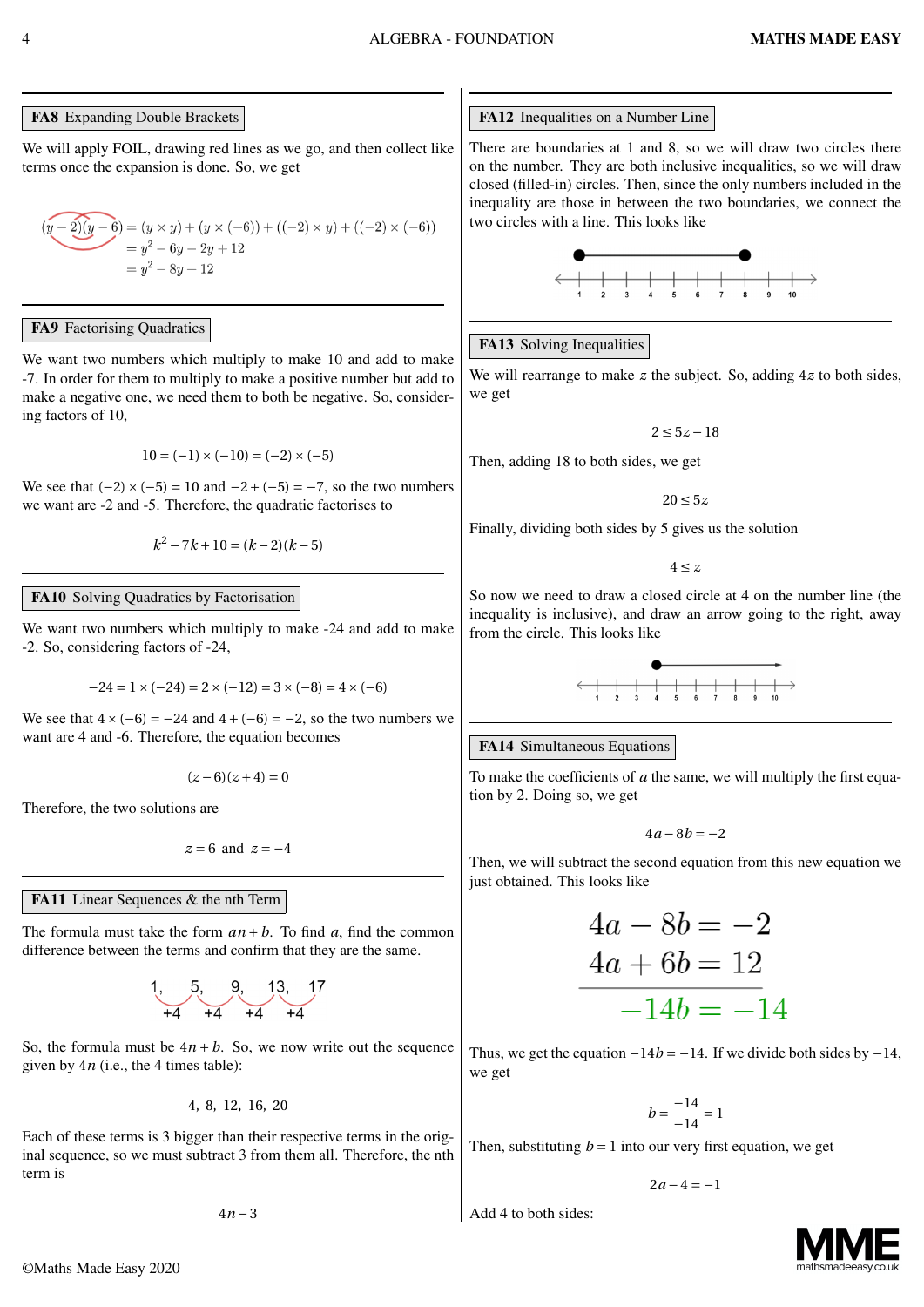$$
2a\,{=}\,3
$$

Then, divide both sides by 2 to get

$$
a=\frac{3}{2}
$$

We have found both *a* and *b*, so we're done.

NOTE: if your first step was to divide the second equation given in the question by 2, then that is perfectly valid. If you got the right answer, then that method (or any other way of multiply/dividing equations to make the elimination step work) is worth full marks.

#### FA15 Proof

We are going to expand the first expression, and the aim to factorise it to end up with the second expression. So, we get

$$
m(m+4) + 3(2m+8) = m^2 + 4m + 6m + 24 = m^2 + 10m + 24
$$

Then, we want two numbers that multiply to make 24 but add to make 10. Indeed, 6 and 4 satisfy these criteria, and so we get

$$
m^2 + 10m + 24 = (m+4)(m+6)
$$

So, we have shown that they are equivalent, and so we are done.

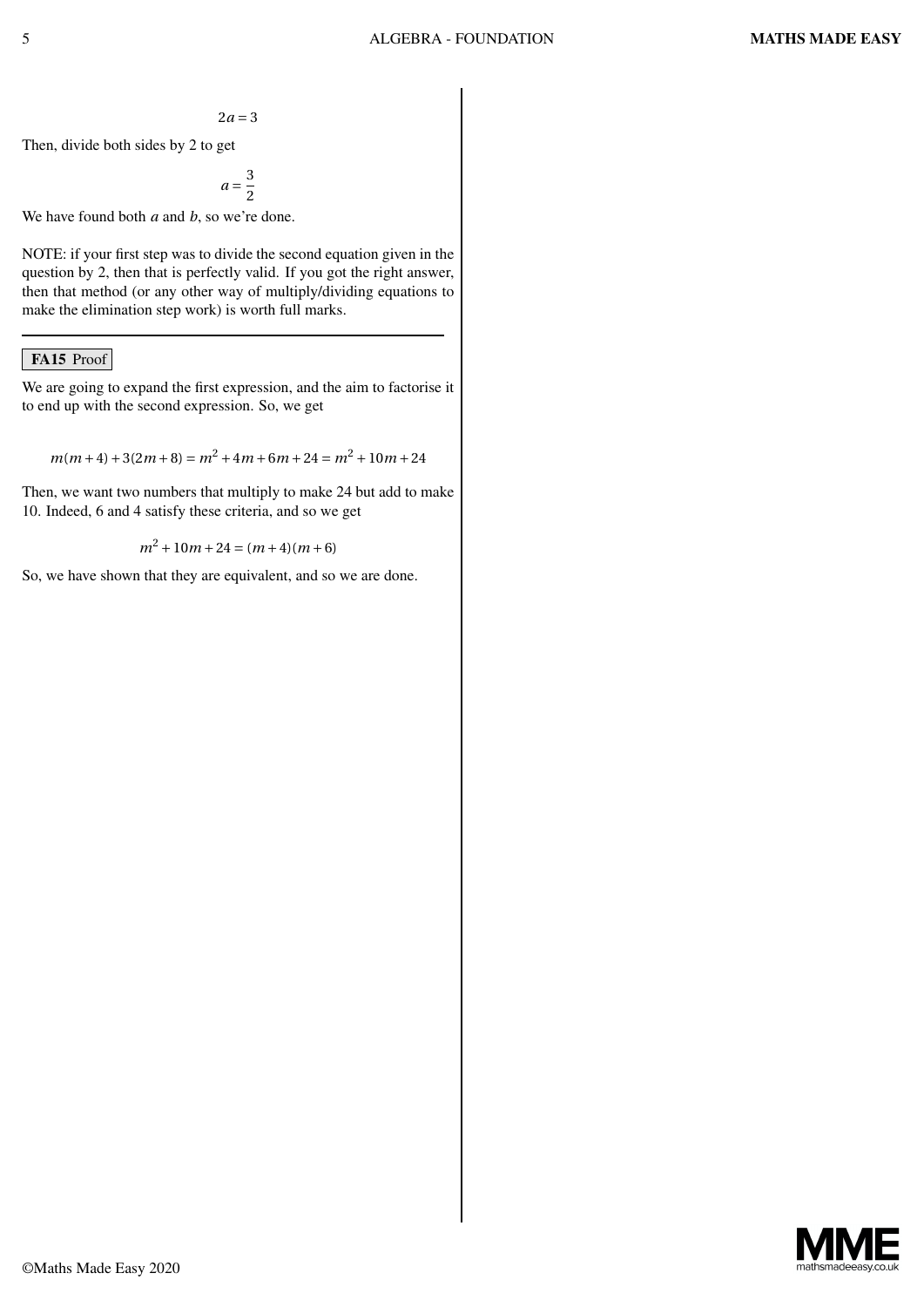**FG1** Gradient and  $y = mx + c$ 

Remember we just need to find two numbers to describe our line: the gradient (*m*) and the *y*-axis intercept (*c*). It's easier if we start with the gradient.

$$
m = \frac{\text{change in y}}{\text{change in x}} = \frac{y_2 - y_1}{x_2 - x_1} = \frac{8 - 7}{2 - 3} = \frac{15}{5} = 3
$$

So our equation so far is  $y = 3x + c$ . To find c, we substitute any coordinates that the line passes through for  $x$  and  $y$  in this equation let's use the point (2,8).

 $8 = 3 \times 2 + c$ 

Now we just rearrange this equation to find *c*.

 $8 = 6 + c$ *c =* 2

So our completed equation is  $y = 3x + 2$ 

#### FG2 Coordinates and Midpoints

Point *A* has coordinates (*−*2,*−*2).

Point *B* has coordinates (0,3).

By taking the average of the *x* coordinates of *A* and *B*, the *x* coordinate of the midpoint is:

$$
\frac{-2+0}{2}=-1
$$

By taking the average of the *y* coordinates of *A* and *B*, the *y* coordinate of the midpoint is:

$$
\frac{-2+3}{2} = \frac{1}{2}
$$

Therefore, the coordinates of the midpoint are  $\left(-1, \frac{1}{2}\right)$ 2 ) .

FG3 Drawing Linear Graphs

Let's rearrange this equation. Subtract 1 from both sides:

$$
2y=8x-1
$$

Then, divide both sides by 2:

$$
y = 4x - \frac{1}{2}
$$

We can use this to find some coordinates. Since it's a straight line we only really need two points so we can pick any two sensible *x* coordinates. Let's use  $x = 0$  and  $x = 4$ . We can then substitute these into the equation of the graph to give us the corresponding *y* coordinates.

$$
y = 4 \times 0 - \frac{1}{2} = -\frac{1}{2}
$$

$$
y = 4 \times 4 - \frac{1}{2} = 15.5
$$

So we have the coordinates  $(0, -\frac{1}{2})$  $\frac{1}{2}$ ) and (4, 15.5). Now we only need to plot these on a graph and join them with a straight line.

Another way to think about this is to think about what any  $y = mx + c$ equation tells us. *m* is the gradient, and *c* is the *y*-axis intercept.

So, for our equation, the *y*-intercept is  $-\frac{1}{2}$  $\frac{1}{2}$ , and the gradient is 4. This means that for every step we take in the  $\frac{z}{x}$  direction, the *y* coordinate increases by 4. This is all the information we need to plot the graph. The result should look like this:



### FG4 Quadratic Graphs

The coefficient of  $x^2$  is positive, so the graph will be a U-shaped curve. To plot the graph, we need to make a table of coordinates. First, we pick some *x* coordinates (e.g. -5 to 2), then we use the equation of the graph to work out the *y*-coordinates. For example, when *x* is -5, the *y* coordinate is given by  $y = (-5)^2 + 4 \times (-5) - 9 = 25 - 20 - 9 = -4$ . We then do this with the other  $x$  coordinates until we have the following table:

|  |  |  |  | $\mid x \mid -5 \mid -4 \mid -3 \mid -2 \mid -1 \mid 0 \mid 1 \mid 2 \mid$ |  |
|--|--|--|--|----------------------------------------------------------------------------|--|
|  |  |  |  | $\mid y \mid -4 \mid -9 \mid -12 \mid -13 \mid -12 \mid -9 \mid -4 \mid 3$ |  |

Then we plot the coordinates (*−*5,*−*4), (*−*4,*−*9) etc. to get the following graph.



FG5 Cubic and Reciprocal Graphs

The name of this function is cubic.

The sketch should be any general cubic sketch, like the one shown below.

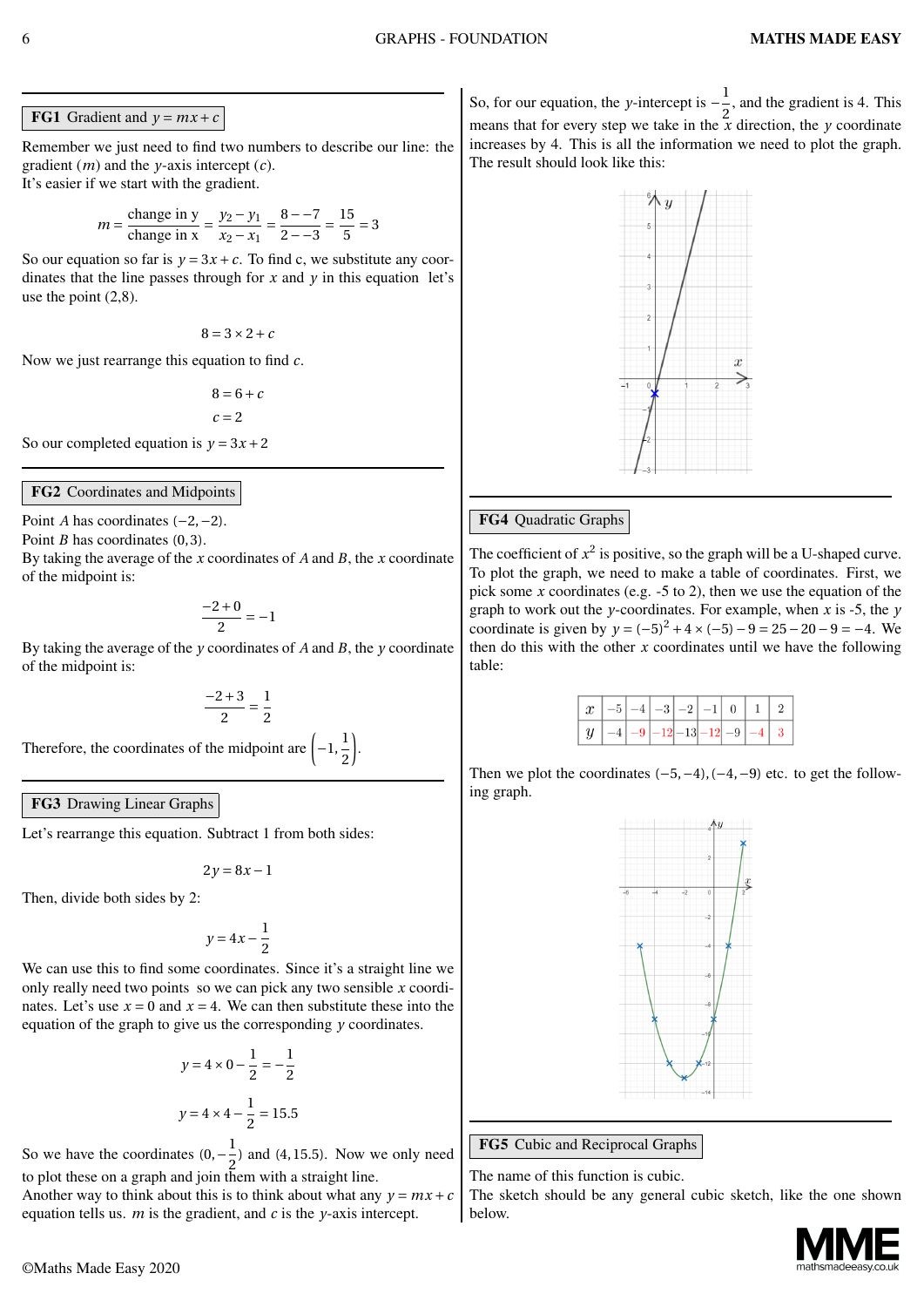

#### FG6 Parallel Lines

Given that  $L_1$  and  $L_2$  are parallel, we know that they have same gradient. By comparing  $L_1$  to  $y = mx + c$ , we can see that the gradient of  $L_1$ is -2.

This means that the gradient of  $L_2$  is  $-2$  as well, so it has the equation  $y = -2x + c$ . Once again, we just need to find c and we'll have the complete equation! To find c, we substitute the coordinates of any point that the line passes through into the equation of the line. We're told that the line passes through (1,5), so we substitute  $x = 1$  and  $y = 5$ into the equation and solve it to find c:

$$
5 = -2 \times 1 + c
$$
  

$$
c = 7
$$

So our complete equation for  $L_2$  is  $y = -2x + 7$ 

#### FG7 Distance-Time Graphs

a) We can see that the graph was flat for the duration of one big square. From the axis, we can see that two big squares total 15 minutes, therefore one big square is worth 7.5 minutes, so she was stationary for 7.5 minutes.

b) Valentina travelled away 25 km away from home, stopped briefly, and then travelled 25 km back home. Therefore, she travelled 50 km in total.

c) We need to calculate the gradient of the graph between 17:15 and 17:45. This period lasted for 30 minutes, which is equivalent to 0.5 hours - this is the "change in *x*". During this period, she increased her distance from home from 5 km up to 25 km, meaning she travelled 20 km in total - this is the "change in  $y$ ". So, we get

Gradient = 
$$
\frac{20}{0.5}
$$
 = 40 km/h

NOTE: if you are asked to calculate the average speed over a longer period of time which contains several lines of different graphs, you still want to do the same calculation: divide the change in distance by the change in time. Even though you aren't strictly calculating the gradient of one particular line, it's still as if you're looking at calculating an average gradient during that period.

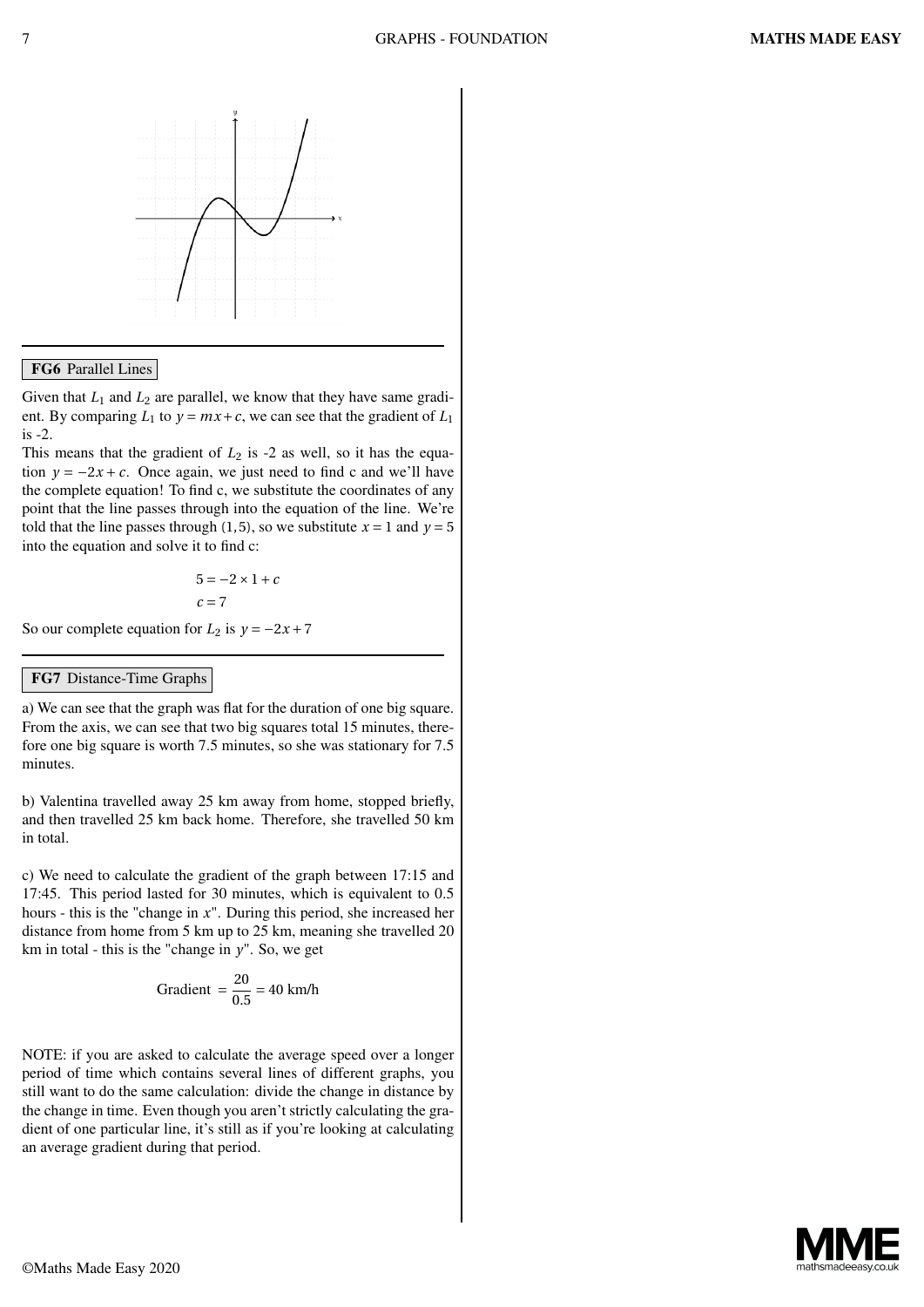# FR1 Ratio

We know that difference between Deborah's and Kemah's ages is 21. Looking at the ratio, Kemah has 1 part and Deborah has 4, meaning that the difference between them (21 years) constitutes 3 parts in the ratio. Therefore, we get that

$$
1
$$
 part  $= 21 \div 3 = 7$ 

Kemah, Bob, and Deborah have 1, 2, and 4 parts in the ratio respectively. So, we get that

Kemah's age  $= 1 \times 7 = 7$ Bob's age  $= 2 \times 7 = 14$ Deborah's age  $= 4 \times 7 = 28$ 

# FR2 Proportionality

This recipe makes 6 pancakes, but Wes wants to make 21.  $21 \div 6 = 3.5$ Therefore, he needs to 3.5 times as much of every ingredient. So, we get: flour:  $100 \times 3.5 = 350$  g eggs: 2*×*3.5 *=* 7 eggs milk: 300*×*3.5 *=* 1, 050 ml

FR3 Percentage

This is a 32% decrease, so the multiplier for a 32% decrease is

 $1-\frac{32}{100}$  $\frac{1}{100}$  = 0.68

Therefore, multiplying this by the original value Matt bought the TV for, we get the price that Dave purchased it for to be

 $550 \times 0.68 = \text{\textsterling}374$ 

#### FR4 Reverse Percentage

We need to consider how we would calculate a 4% increase. We know that  $4\% = 0.04$ , so we get the multiplier for a  $4\%$  increase to be

 $1+0.04=1.04$ 

Let *H* be Tom's height from two years ago. We know that the result of multiplying *H* by 1.04 must be 182. We can write this as an equation:

 $H \times 1.04 = 182$ 

Then, if we divide both sides by 1.04 we get

$$
H = 182 \div 1.04 = 175
$$

So, Tom's height two years ago was 175 cm.

# FR5 Growth & Decay

This is a case of compound growth. Firstly, the multiplier for a 40% increase is

 $1+0.40 = 1.4$ 

We are looking at the number of bacteria after one week, which means SEVEN 40% increases. Therefore, our calculation is

 $480 \times (1.4)^7 = 5,060$  (to nearest whole number)

5, 060 is clearly bigger than 5, 000, so the scientist's estimate is correct.

FR6 Speed, Distance, Time



If we cover up *d* in the triangle, we see that we will have to multiply *s* by *t* to get our answer. However, the units don't match up - we need to convert the minutes to hours, which we will do by dividing it by 60.

$$
t = 414 \div 60 = 6.9
$$
 hours

Now, we can do the multiplication:

distance covered  $= d = 230 \times 6.9 = 1,587$  km

### FR7 Pressure & Density

Covering up *F* on the triangle,



we see that we need to multiply *p* (pressure) by *A* (area). To do this, we need to find the area of the triangle. Before that, however, notice that the sides of the triangle are measured in centimetres which doesn't match up with the "Newtons per metres squared" in the question. So, we will convert the dimensions of the triangle into metres by dividing by 100:

height  $= 80 \div 100 = 0.8$  m

$$
base = 150 \div 100 = 1.5 \text{ m}
$$

Now we can calculate the area of the triangle:

area 
$$
=\frac{1}{2}bh = \frac{1}{2} \times 0.8 \times 1.5 = 0.6 \text{ m}^2
$$

Therefore, we get that the force being applied is

$$
F = p \times A = 40 \times 0.6 = 24
$$
 N

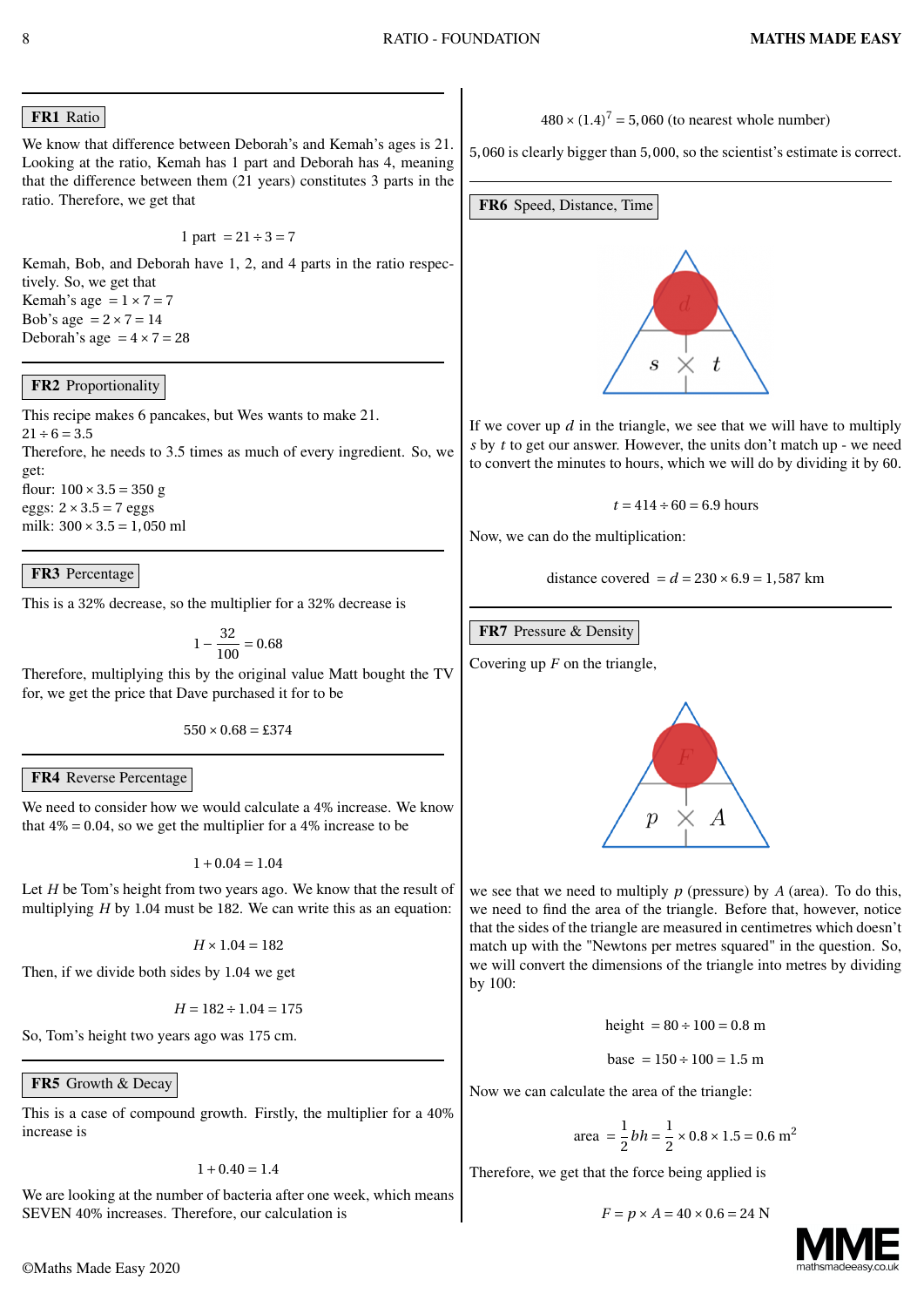#### FR8 Best Buys

We will work out the cost per drink for each brand. Brand 1: Each bottle is 600 ml and provides 3 drinks per 100 ml.  $600 \div 100 = 6$ , so we get

drinks per bottle  $= 3 \times 6 = 18$ 

The cost of a bottle of Brand 1 squash is £1.89, therefore we get

cost per drink = 
$$
1.89 \div 18 = \text{\pounds}0.105
$$

Brand 2:

Each bottle is 1300 ml and provides 7 drinks per 200 ml.  $1300 \div 200 = 6.5$ , so we get

drinks per bottle  $= 7 \times 6.5 = 45.5$ 

The cost of a bottle of Brand 2 squash is £5.10, therefore we get

cost per drink  $= 5.10 \div 45.5 = \text{\pounds}0.112...$ 

The cost per drink is lower for Brand 2, therefore Brand 1 is better value.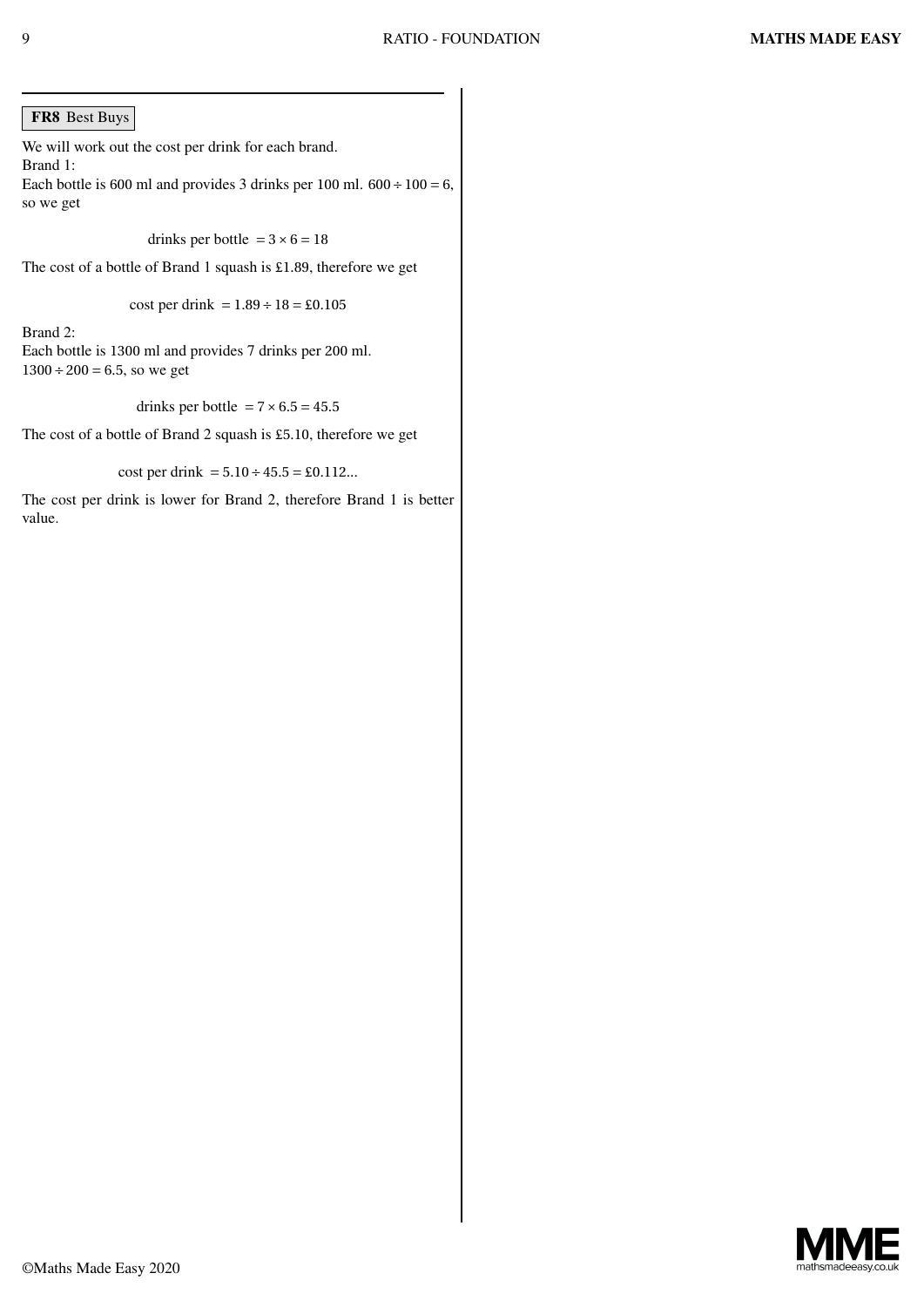FM1 Types of Angle and Angle Facts

The angles in the diagram go all the way around a point, so they must add up to 360*◦* . One of the angles doesn't have a measurement, but it is marked with a square which means it's a right angle ( 90*◦* ) We can write the following equation:

63*+*57*+*62*+*68*+*90*+ z =* 360

Then we just simplify it by adding together the number on the left hand side:

$$
340+z=360
$$

Then subtract 340 from both sides of the equation to give us the answer:

 $z = 20^\circ$ 

#### FM2 Angles in Parallel Lines

Firstly, because angles BEF and EHJ are corresponding angles, we get

angle EHJ  $= 39^\circ$ 

Next, because angles EDH and DHG are alternate angles, we get

angle DHG *=* 76*◦*

Then, because angles DHG, DHE, and EHJ are angles on a straight line and angles on a straight line add to 180, we get

angle DHE *=* 180*−*76*−*39 *=* 65*◦*

Finally, because angle DHE and angle *x* are vertically opposite angles, we get

 $x = 65^\circ$ 



#### FM3 Areas of Shapes

This is a bit of a weird-looking trapezium, but it is a trapezium nonetheless. To work out the area, we will, as the question states, need to find the perpendicular height. The word 'perpendicular' is key here, because it means that we can draw one line and form a right-angled triangle, as seen below. Because the top of a trapezium is always parallel to the base, we can find the base of the small right-angled triangle by subtracting the length of the top from the length of the base to get 3 cm.



Then, this is where Pythagoras comes in. The hypotenuse of the rightangled triangle is 5 cm and the base is 3 cm, so we get the other side (the perpendicular height of the trapezium) as such:

Perpendicular height  $= \sqrt{5^2 - 3^2} = \sqrt{16} = 4$  cm

Now we know the perpendicular height, we can calculate the area.

Area = 
$$
\frac{1}{2}(a+b)h = \frac{1}{2}(5+8) \times 4 = 26 \text{ cm}^2
$$

#### FM4 Interior & Exterior Angles

This is a 4-sided shape, which we now know has interior angles that add up to  $180 \times 2 = 360$ . So, if we know all the interior angles other than *x*, then we can find *x*.

Currently we don't know them all, however we do have an exterior angle, and we know that exterior angles form a straight line with their associated interior angles, we get the interior angle at D to be 180*−*121 *=* 59*◦* .

Now we know all 4 interior angles, we get that

$$
x = 360 - 84 - 100 - 59 = 117^{\circ}
$$

#### FM5 Parts of the Circle

The straight line passing through A and B intersects the circumference twice and doesn't pass through the centre, so it's a chord.

The straight line BC touches the circumference of the circle just once, so it's a tangent.

There are two curved lines joining A and B: the 'big part' of the circumference and the small part of the circumference. These are both arcs.

#### FM6 Area and Circumference of a Circle

When the question asks us for an "exact" answer, we have to make sure we're not rounding anything. So we will need to express our answer in terms of pi where appropriate.

For the first part of the question we want to find the radius of the circle. We know the formula that relates radius and area:  $A = \pi r^2$ . We need to rearrange this to make r the subject. First we divide both sides of the equation by pi:

$$
\frac{A}{\pi}=r^2
$$

Then we square root both sides to give us r:

$$
\sqrt{\left(\frac{A}{\pi}\right)} = r
$$

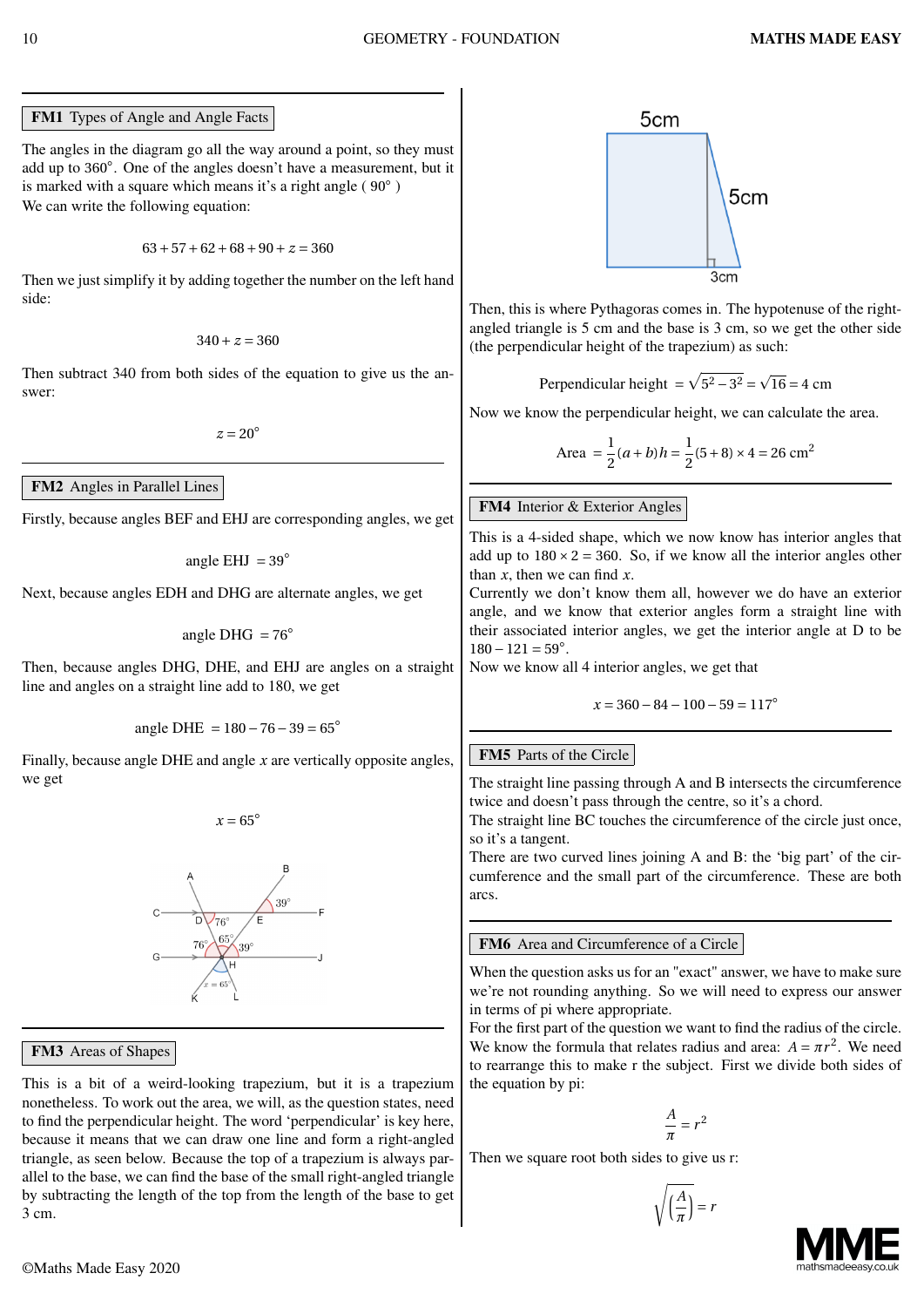Substituting the given area for A:

$$
\sqrt{\left(\frac{25\pi}{\pi}\right)} = r
$$

The pi's cancel out:

 $\sqrt{25} = r$ 

So we have  $r = 5$ .

Next, to find the circumference we just use the formula  $c = 2\pi r$ . We could convert this answer into a decimal, which would be 31.4 to 1 dp. But the question asks for an exact answer, so we can't round it. The only way to represent the answer exactly is to leave it in terms of pi.

#### FM7 Perimeters of Shapes

We can see that the side lengths of the rectangle are 4cm and 6cm however it's not immediately clear how to get the length of the curved edge joining A and B!

We can work this out using the formula for the circumference of a circle,  $c = \pi d$ . We can see the diameter of the circle is 4 cm, the same as the length of the shortest edge of the rectangle. The circumference of a circle with a diameter of 4 cm would be 4*π*. However we only have half a circumference here, so the length of the curved edge is  $2\pi$ . This means the total perimeter of the shape is:

 $6+4+6+2\pi = 22.3$  (1 dp)

#### FM8 Congruence

Let's check each shape individually.

Shape B: it has two angles in common with A, but the side is a different length.

Shape C: this has two angles and a side-length in common with A, but to pass the ASA test the side-length needs to be between the two angles, which in C's case it isn't.

Shape D: this does what shape C didn't - all the numbers match, and the side we know is between the two angles which means that shape D is congruent to A by the ASA criteria.

The real value in being able to spot when two triangles are congruent like this is that we suddenly know that all the other angles and sidelengths must also be the same. This is useful in making quick leaps towards solving bigger problems, for example in circle theorems, so keep the definition of congruence as well as the 4 tests for congruent triangles in mind when solving all kinds of geometry problems.

#### FM9 Similar Shapes

Firstly, we will determine the scale factor that relates the side-lengths by dividing the side-length of the bigger shape by that of the smaller shape:  $SF = 28 \div 7 = 4$ .

Now, if the scale factor for the side-lengths is 4, then that means that the scale factor for the areas is:  $SF_A = 4^2 = 16$ .

Therefore, to find the area of the smaller shape, we need to divide the area of the bigger shape by the area scale factor: 16. Doing so, we get

Area of A = 
$$
320 \div 16 = 20
$$
 cm<sup>2</sup>

#### FM10 Translations and Reflections

Firstly, we must draw the line  $y = 1$  onto the graph. Then, you can either choose to use tracing paper or, if you're confident without it, just go right into the reflection.

Then, the trace of the shape is the result of the reflection. Draw that shape onto the original axes, mark it with a C and you should get the resulting picture below.



#### FM11 Rotations and Enlargements

We need to draw lines from the point  $(0, 1)$  to all corners of this shape. Then, since this is scale factor 3 enlargement, we need to extend these lines until they are 3 times longer. For example, the line from (0, 1) to A goes 1 space to the right and 1 up. So, once we've extended it, the resulting line should go 3 spaces to right and 3 spaces up.

Then, once all these lines have been drawn, their ends will be the corners of the enlarged shape. Joining these corners up, we get the completed shape, as seen below.



#### FM12 Edges, Faces and Vertices

There's no real "how-to" here we just need to count them up! Here we've been given a diagram, but it always helps to draw one if not so you don't forget any "hidden" features.

There are 5 faces (2 triangles and 3 rectangles), 9 edges, and 6 vertices.

#### FM13 Projections, Plans and Elevations

As we can see, the shape is one block high and is the shape of a cross, or letter *x*. As a result, the plan is going to be the shape of a cross, and both elevations will only be one block high. Furthermore, we can see that in looking both from the front and from the side, the shape in question is 3 blocks wide, so the resulting elevations will both be 3 blocks wide and 1 block high. All 3 projections are as seen below.



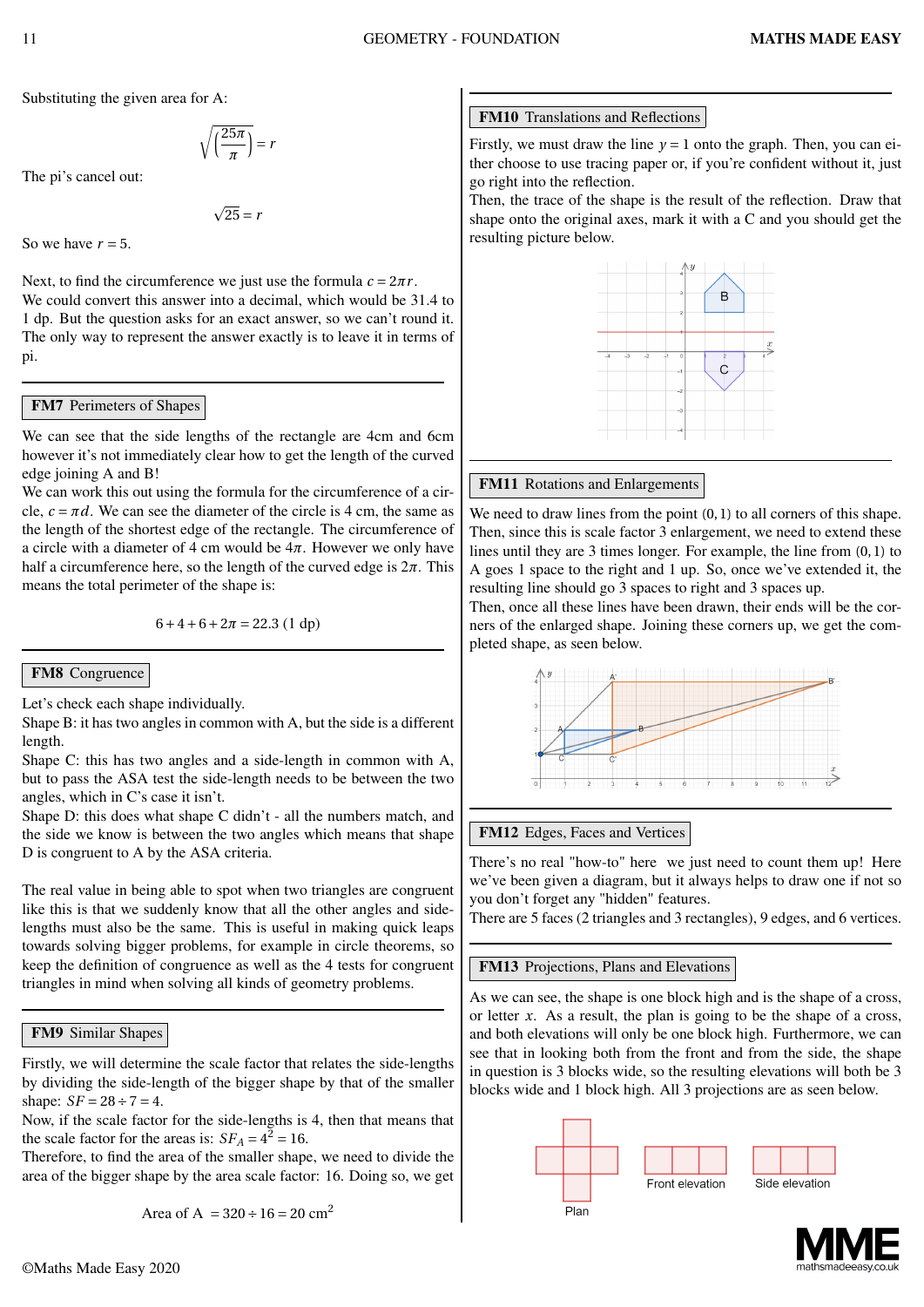# FM14 Volume of a Prism

A cylinder is a "circular prism". To find its volume, like with any other prism, we just need to multiply the cross-sectional area by the length. Because the cross-section of a cylinder is a circle, we can calculate its area using the formula for the area of a circle:  $A = \pi r^2$ . So in this case, the cross-sectional area is:

$$
A = \pi \times 3^2 = 28.274 \text{ cm}^2
$$

Next we just multiply this by the length to get the volume:

$$
V = 28.274 \times 8 = 226.19
$$
 cm<sup>3</sup> (2 dp)

# FM15 Volume of a Cone and Sphere

Firstly, the cylinder is a type of prism, so we know we need to multiply the area of the cross section by its length. Here, the cross section is a circle with radius 4 mm, and the length of the cylinder is 3 mm, so we get

Volume of cylinder = 
$$
\pi \times 4^2 \times 3 = 48\pi
$$

We'll worry about the rounding at the end. Next, we have to work out the volume of the cone part, and fortunately the formula for this is given in exams!

*h* is the height of the cone, which we know to be 5.5, and *r* is the radius of the cone, which is the same as that of the base: 4mm. Therefore, we get

Volume of cone 
$$
=\frac{1}{3}\pi \times 4^2 \times 5.5 = \frac{88}{3}\pi
$$

Then, the volume of the shape is the sum of these two answers:

Volume of whole shape = 
$$
48\pi + \frac{88}{3}\pi = 242.9498... = 242.9 \text{ mm}^3 \ (1 \text{ dp})
$$

# FM16 Surface Areas of 3D Shapes

We know the whole surface area is  $120 \text{ cm}^2$  and we also know the radius. To work out the slant height, we need to first work out what the curved surface area is. In other words, we need to subtract the surface area of the base of the cone (since that's the only other face) from 120 to get the curved surface area. The base is a circle, so its area is

$$
\pi \times 3^2 = 9\pi\ \text{cm}^2
$$

Subtracting this from the total we have  $120-9\pi$ .

Now, this must be the area of the curved face, and the formula for the area of the curved face is given to us: *πr l*. So, setting this formula equal to the value we worked out, we get

$$
\pi r l = 120-9\pi
$$

Then, to find the slant height, we will divide both sides by  $\pi r$  to get

$$
l = \frac{120 - 9\pi}{3\pi} = 9.7
$$
 cm (1 dp)

# FM17 Loci and Constructions

For the fountain to be at least 3 m away from his house along CD, we need to only consider the area to the left of the straight line which is parallel to CD and 3 cm away from it.

Then, the locus of points which are 1.5 m away from the tree at E will be a circle of radius 1.5 cm - for the fountain to be at least 1.5 m away, it must be outside this circle.

So, the locus of points where he could place the fountain is to the left of the (blue) line 3 m away from the house, and outside the (green) circle which is 1.5 m away from the tree. The correct region is shaded red on the picture below.



# FM18 Bearings

We can't simply measure the angle, since the picture is not drawn accurately. Instead, we will use the fact that the two North lines are parallel to one another.

Firstly, recognise that we can find the other angle around the point B by subtracting 295 from 360.

$$
360 - 295 = 65^{\circ}
$$

Then, because the two north lines are parallel, we can say that the bearing of B from A and the 65*◦* angle we just found are interior (sometimes co-interior, or allied, depending on what your teacher likes). From our facts about angles in parallel lines, we know the two angles (marked with red below) must add to 180.



So, we get:

Bearing of B from A *=* 180*−*65 *=* 115*◦*

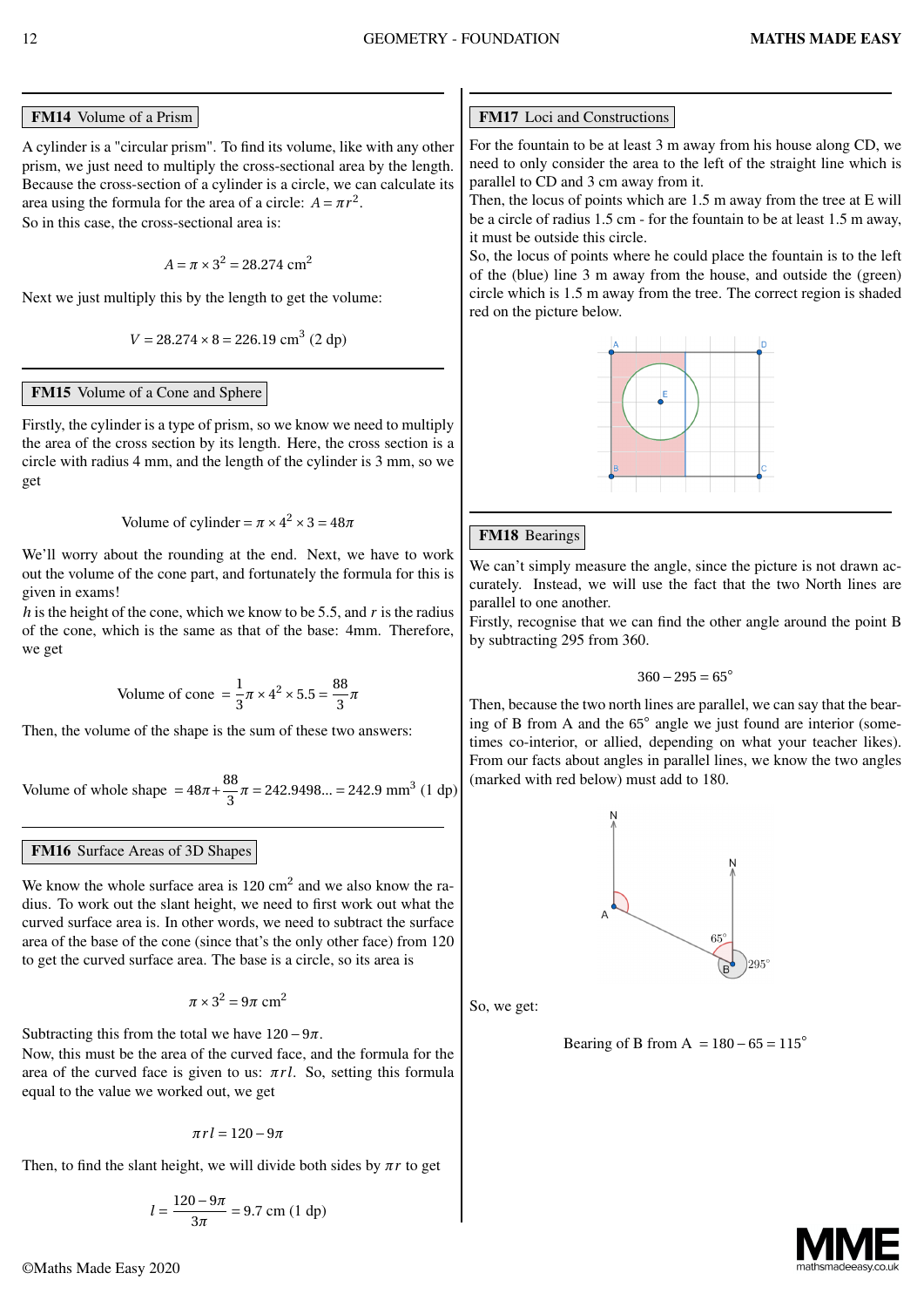#### FT1 Pythagoras

To do this we will need to use Pythagoras theorem  $a^2 + b^2 = c^2$ We then add the numbers we know into the equation. This gives us

 $9^2 + x^2 = 13^2$ 

Next, we need to rearrange to make *x* the subject.

 $x^2 = 13^2 - 9^2$ 

Next if we then calculate the right-hand side:

$$
x^2 = 169 - 81
$$

$$
x^2 = 88
$$

Finally, we square root both sides

$$
x=\sqrt{88}=2\sqrt{22}
$$

#### FT2 Trigonometry - Finding Lengths

Here we're dealing with the opposite and adjacent sides, so we need a formula with both of those in. This means we'll have to use  $\tan(x) = \frac{O}{4}$  $\frac{8}{A}$ .

First we rearrange the formula: we're after the adjacent so we want to make A the subject.

$$
A \times \tan(x) = O
$$

$$
A = \frac{O}{\tan(x)}
$$

Now we've made A the subject, we just need to plug in the values given.

$$
z = \frac{3.6}{\tan(52)} = 2.81 \text{ km } (2 \text{ dp})
$$

#### FT3 Trigonometry - Finding Angles

The two sides we're concerned with are the hypotenuse and the opposite (to the angle) - O and H. Therefore, we want the 'SOH' part of 'SOHCAHTOA', so will be using sin. We have  $O = 13$ ,  $H = 15$ , and the angle is *q*, so we get

$$
\sin(q) = \frac{O}{H} = \frac{13}{15}
$$

Then, to get *q*, we have to apply the inverse sin function: sin*−*<sup>1</sup> to both sides. It cancels out the sin on the left-hand side, and we get

$$
q = \sin^{-1}\left(\frac{13}{15}\right)
$$

Finally, putting this into the calculator we get

$$
q = 60.0735... = 60.1^{\circ} (1 \text{ dp})
$$

FT4 Trigonometry Common Values

This question requires a bit less work but a bit more thought. Since two sides of this triangle are the same length, it must be an isosceles triangle. In an isosceles triangle, we must have two angles the same - specifically the two angles that aren't given to us (we can't

have one angle be the same as the right-angle, because then the sum of the angles in the triangle would go above 180*◦* ).

If those two angles are the same, the other one must also be *w*. Then, because angles in a triangle sum to 180*◦* , we get

$$
w+w+90=180
$$

Subtract 90 from both sides to get

 $2w = 90$ 

Then, dividing both sides by 2 gives us:  $w = 45$ . Now we know the size of  $w$ , from the values of sin that we memorised we get that

$$
\sin(w) = \sin(45) = \frac{1}{\sqrt{2}}
$$

ALTERNATIVE METHOD: According to SOHCAHTOA, the sin of *w* must be equal to the opposite side divided by the hypotenuse. The opposite side is given to us: 2, but the hypotenuse is not. However, we can find it using Pythagoras, since this is a right-angled triangle.

The hypotenuse is *c*, and then *a* and *b* are both 2, so the equation  $a^2 + b^2 = c^2$  becomes

$$
c^2 = 2^2 + 2^2 = 4 + 4 = 8
$$

Square rooting both sides, we get

 $c = \sqrt{8}$ 

At this point you can simplify the surd and make it into  $2\sqrt{2}$ , but you don't have to. Then, now we know the hypotenuse, we get

$$
\sin(w) = \frac{2}{\sqrt{8}} = \frac{2}{2\sqrt{2}} = \frac{1}{\sqrt{2}}
$$

### FT5 Vectors

The vector shown in the diagram goes 2 steps to the left and 1 step downwards. That's the same as saying it goes 1 steps in the negative *y* direction and 2 step in the negative *x* direction. So the vertical part of the column vector is -1, and the horizontal part of its column vector is -2. We write the column vector with the horizontal part at the top, and the vertical part at the bottom.

Let

$$
\mathbf{a} = \begin{pmatrix} -2 \\ -1 \end{pmatrix}
$$

The vector -2a is what we get when we multiply a by -2. This doubles the size of it and switches its direction, so it looks like this on the grid:



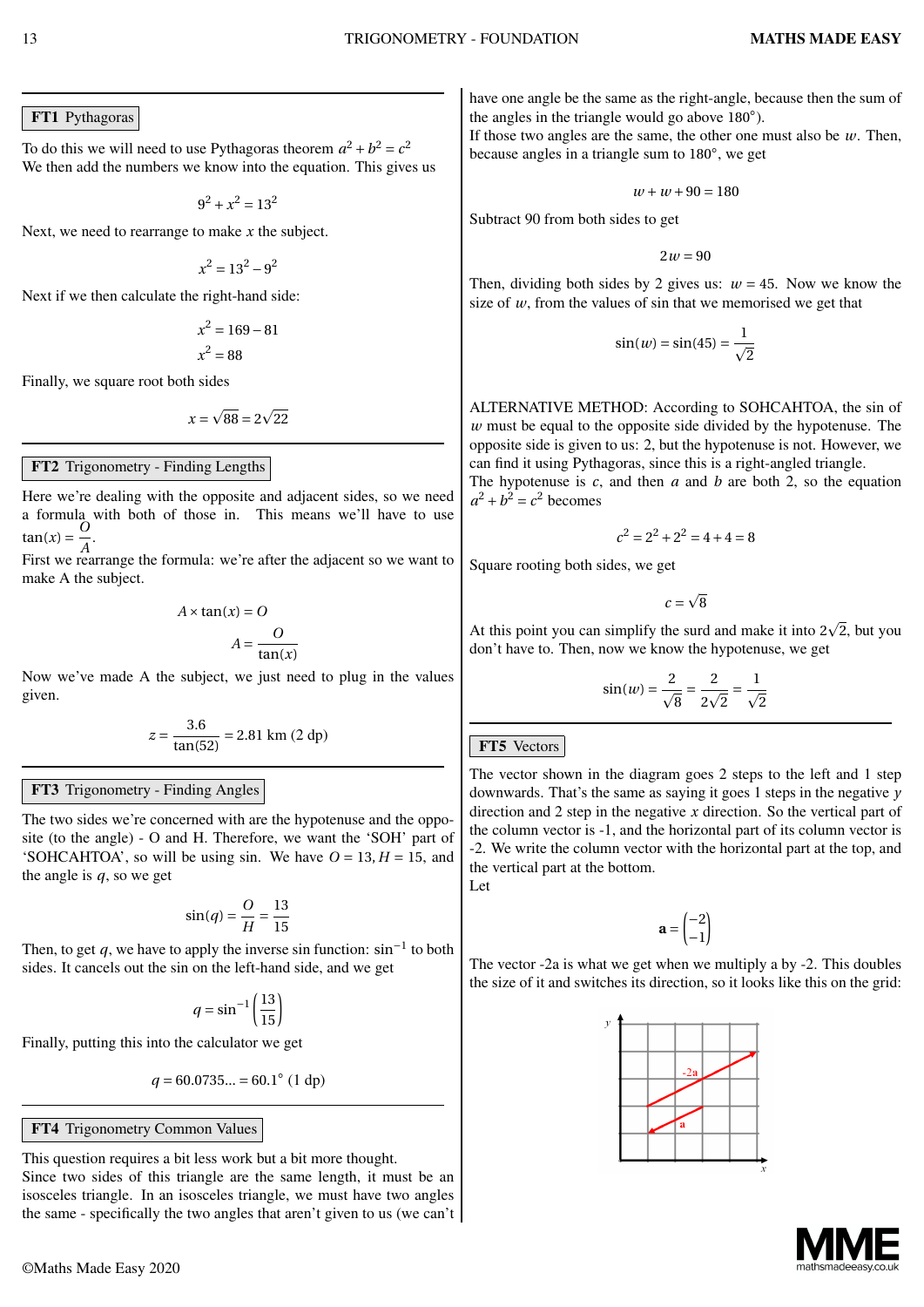#### FP1 Probability Basics

We know their probabilities must add up to 1 to make Amira's statement true. To add these values together, we must make them all share the same format. Here, we're going to convert them all to percentages. Firstly, we get that

 $0.35 = 35\%$ 

Then, we get

$$
\frac{1}{4} = 1 \div 4 = 0.25 = 25\%
$$

Now, we can add the three probabilities together:

 $40\% + 25\% + 35\% = 100\% = 1$ 

They all add to 1, so Amira's statement is correct.

#### FP2 Listing Outcomes

Let's consider the outcomes in which Joe comes first. We have: JKL and JLK Then, if Kiernan comes first, we have KJL and KLJ Next, if Lola comes first, we have LJK and LKJ Therefore, the total list of outcomes is JKL, JLK, KJL, KLJ, LJK, and LKJ.

#### FP3 Fairness and Relative Frequency

To work out the probability of a random vehicle passing Arthur's house, we need to find the relative frequency of not-black cars. Doing this, we get

> number of not-black cars total number of vehicles *=* 56  $\frac{1}{20+56+12+32}$ 7 15

Putting it into a calculator, we see that  $\frac{7}{15} = 0.4666... = 46.7\%$ .

Given that  $50\% = 0.5$ , we can see that the relative frequency of notblack cars is close to 50% but not exactly 50%, therefore Arthur is not correct.

FP4 Tree Diagrams

a) Firstly, we know she either wears a jumper or doesn't. Therefore, to fill in the gap at the top (after she has chosen trousers), we simply subtract the probability of her wearing a jumper from 1, to get

$$
P(N)=1-P(J)=1-0.85=0.15\,
$$

Next, we know that the probability of her wearing shorts and a jumper is 0.144. This means that 0.144 must be the result of multiplying along the SJ branch, so in other words

 $0.45 \times x = 0.144$ 

Thus, if we divide by 0.45, we get

 $x = 0.144 \div 0.45 = 0.32$ 

Then, for the final gap, we subtract 0.32 from 1 to get

So, the completed tree diagram looks like



b) The two circumstances in which Heloise wears a jumper are: she wears trousers and a jumper, or she wears shorts and a jumper. Multiplying along the branch, we get

$$
P(T \text{ and } J) = 0.55 \times 0.85 = 0.4675
$$

We already know the probability of her wearing shorts and a jumper: 0.144. This is an 'or' situation (since in either circumstance, she's wearing a jumper), so we must add these probabilities to get

$$
P(Jumper) = 0.144 + 0.4675 = 0.6115
$$

#### FP5 Venn Diagrams

a) Firstly, let's consider any number that are both even and prime. There is one: 2. This is the only number that will go in the section where the two circles cross over.

Then, the rest of the even numbers: 6, 8, and 10, will go in the section of the A circle that doesn't cross over with B. Next, the rest of the prime numbers: 3, 5, 7, and 11, will go in the section of the B circle that doesn't cross over with A.

Finally, the one number that is neither even nor prime is 15, so that goes outside the circles. The completed Venn diagram looks like the one below.



b) *A ∩B* refers to "*A* and *B*". There is only one number in both *A* and *B*, so the answer is 1.

c) *A ∪B* refers to "*A* or *B*". There are 8 numbers that are contained in circle *A* and/or circle *B*, and there are 9 numbers in total, so we get

$$
P(A \cup B) = \frac{8}{9}
$$

FP6 Averages and Spread

a) We must add up all the values and divide by 10.

$$
\text{mean} = \frac{181 + 182 + 175 + 176 + 210 + 169 + 175 + 184 + 167 + 175}{10}
$$

$$
= 179.4 \text{ cm}
$$